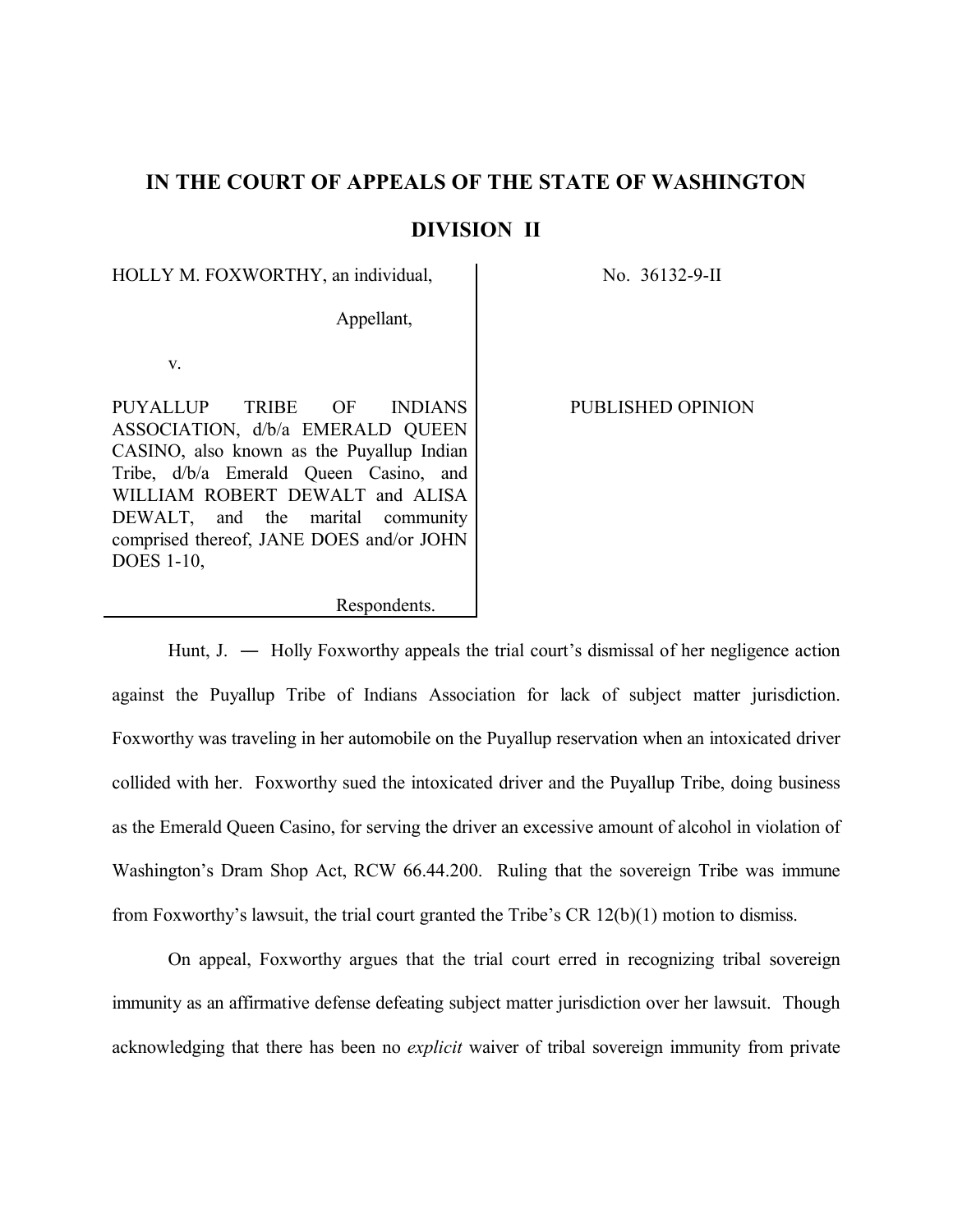actions under state dram shop laws, Foxworthy argues that Congress *implicitly* waived tribal sovereign immunity from such private actions when it promulgated 18 U.S.C. § 1161.

Finding no waiver or abrogation of the Tribe's sovereign immunity from private tort actions in Washington's state courts based on Dram Shop Act violations, we affirm.

#### FACTS

The Puyallup Tribe owns and operates the Emerald Queen Casino on its tribal land. Since 1996, the Casino has possessed a Washington State Liquor License to sell alcohol.

# I. Intoxicated Vehicular Assault

On March 16, 2003, William Dewalt drove to the Emerald Queen Casino to attend a birthday party, where he consumed an unknown quantity of alcohol. Around 1:30 the next morning, Dewalt drove his car off tribal lands, southbound in the northbound lanes on Interstate 705, apparently without headlights. His car rounded a curve to the left and struck Holly Foxworthy's car. Foxworthy and her companion were injured.

At about 4:10 am, Dewalt's blood alcohol level was .16g/100ml, twice the legal limit in Washington. The State charged Dewalt with vehicular assault. He was convicted of this crime.

# II. Civil Lawsuit

Foxworthy sued Dewalt and the Puyallup Tribe in Pierce County Superior Court, alleging that the Tribe's Casino had violated Washington's Dram Shop Act by serving alcohol to Dewalt when he was already intoxicated. The Tribe filed a CR  $12(b)(1)$  motion to dismiss, asserting lack of subject matter jurisdiction because the Tribe possessed sovereign immunity from Foxworthy's private lawsuit in state court. The trial court granted the Tribe's motion. 1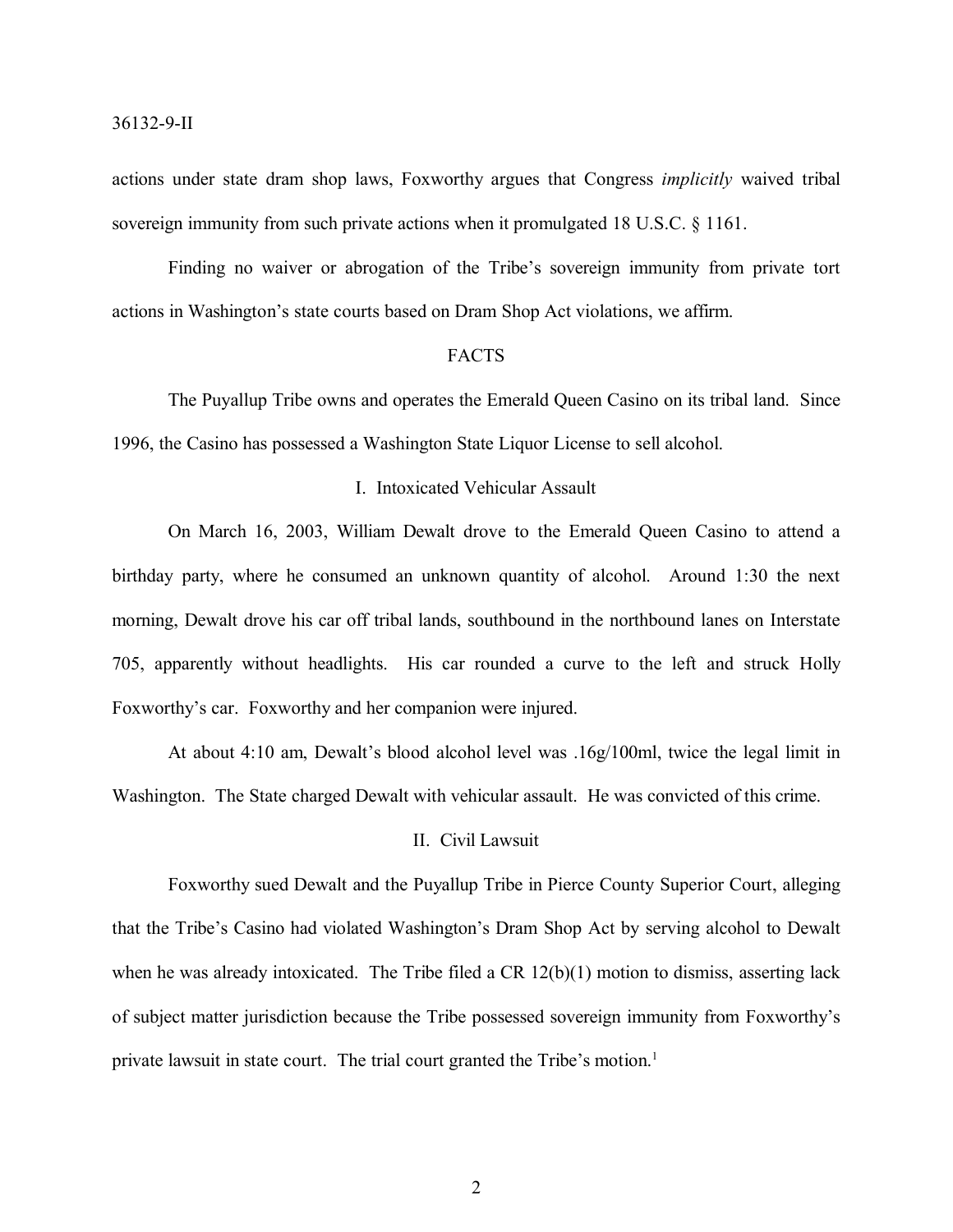36132-9-II

Foxworthy petitioned our Supreme Court for direct review under RAP 4.2(4), arguing that the case involved a fundamental and urgent issue of broad public import requiring prompt and ultimate determination. The Court denied her petition and transferred her appeal to us. With our permission, the Squaxin Indian Tribe filed an amicus curiae brief.

#### ANALYSIS

In 1953, the United States Congress enacted 18 U.S.C. § 1161, which (1) removed a 120 year federal prohibition on Native Americans' sale and use of alcohol, and (2) authorized states to govern tribal liquor transactions and to regulate liquor on tribal lands. Foxworthy argues that 18 U.S.C. § 1161 thus operates as Congress's implicit waiver of tribal sovereign immunity from private lawsuits arising from a tribe's sale of alcohol to an intoxicated person in violation of a state dram shop act.

No Washington court has decided whether sovereign immunity insulates tribes from private dram-shop-act-based tort litigation. Thus, we address an issue of first impression.

#### I. Standard of Review

The existence of subject matter jurisdiction over a party asserting sovereign tribal immunity is a question of law, which we review de novo. *See Wright v. Colville Tribal Enter. Corp.*, 159 Wn.2d 108, 111, 147 P.3d 1275 (2006). We agree with the trial court that it lacked

<sup>&</sup>lt;sup>1</sup> The trial court reasoned that  $(1)$  the United States Congress has the ultimate authority to waive tribal sovereign immunity from private dram shop liability lawsuits; (2) it was not clear that Congress had waived tribal immunity for purposes of private tort actions based on Dram Shop Act violations; and (3) Foxworthy's strong public policy considerations, questioning the wisdom of tribal immunity in this context, neither defeated tribal sovereign immunity nor allowed the trial court to infer a waiver of immunity.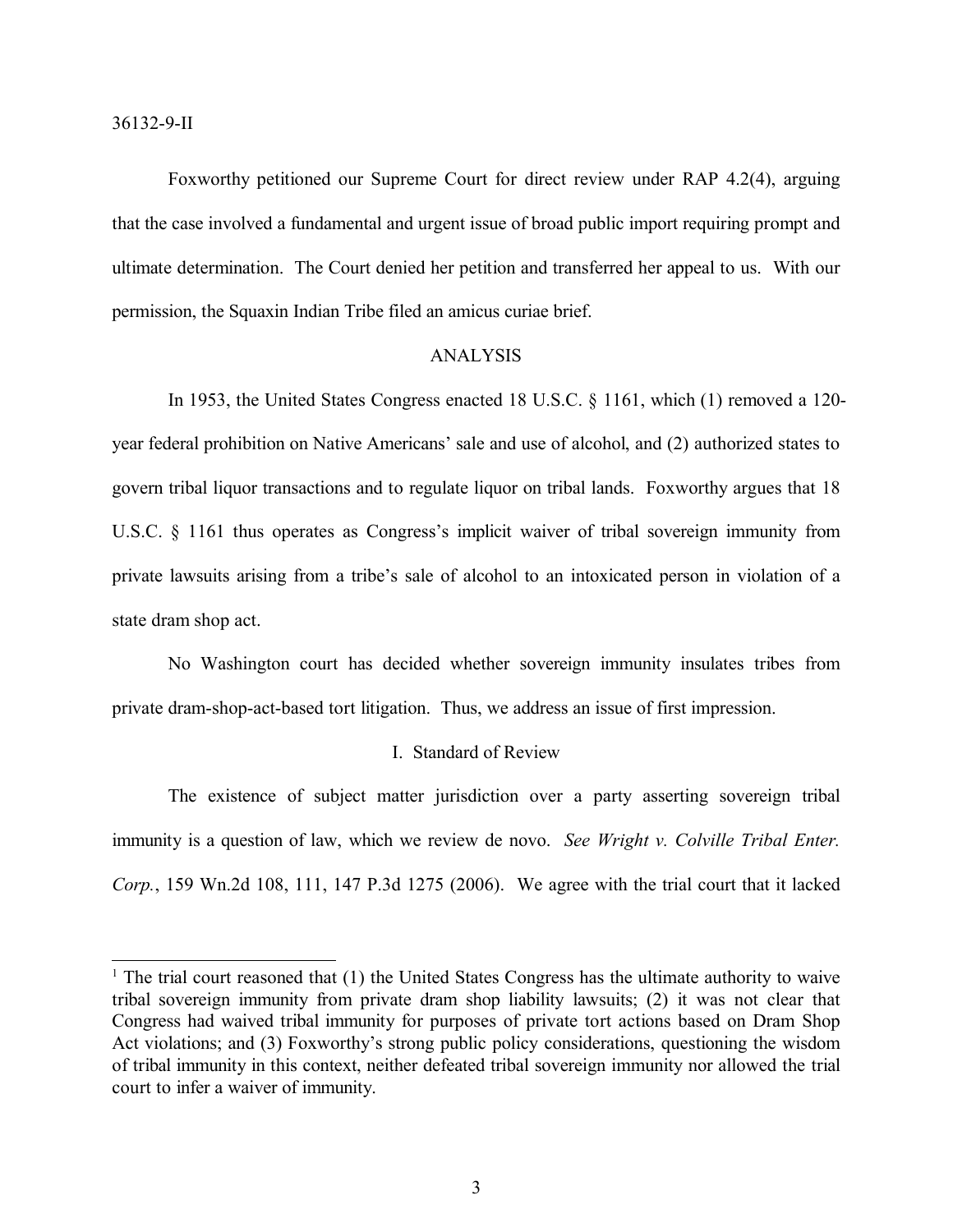subject matter jurisdiction over Foxworthy's action against the Puyallup Tribe.

# II. Sovereign Immunity

### A. Background

As "domestic dependent nations," American Indian tribes "exercise inherent sovereign authority over their members and territories." *Okla. Tax Comm v. Citizen Band Potawatomi Indian Tribe of Okla.*, 498 U.S. 505, 509, 111 S. Ct 905, 112 L. Ed. 2d 1112 (1991). This inherent sovereignty includes immunity from suit "absent a clear waiver by the tribe or congressional abrogation." *Id*.; *see also Wright*, 159 Wn.2d at 112 (citing *Santa Clara Pueblo v. Martinez*, 436 U.S. 49, 59, 98 S. Ct. 1670, 56 L. Ed. 2d 106 (1978)).

Upon initial contact between indigenous Indian tribes and foreign colonists, even before the formation of the United States, governments recognized tribal sovereignty. See *Worcester v. Georgia*, 31 U.S. 515, 558-59, 8 L. Ed. 483 (1832). Indian tribes retained their inherent sovereign immunity when the United States formed. Since its formation, the United States government has acknowledged Indian tribes. *Cherokee Nation v. Georgia*, 30 U.S. 1, 8 L. Ed. 25 (1831). Distinguishing Indian tribes from foreign states, the Supreme Court more than a century ago described Indian tribes as "domestic dependent nations," engaging in government-togovernment relationships with the United States. *Cherokee Nation*, 30 U.S. at 10.

Federal common law created the doctrine of tribal sovereign immunity. In *United States v. United States Fid. and Guar. Co.*, 309 U.S. 506, 60 S. Ct. 653; 84 L. Ed. 894 (1940), the Supreme Court held that, inherent in their retained sovereignty, Indian tribes enjoy an affirmative defense of sovereign immunity. 309 U.S. at 512-13. A tribe's sovereign immunity extends to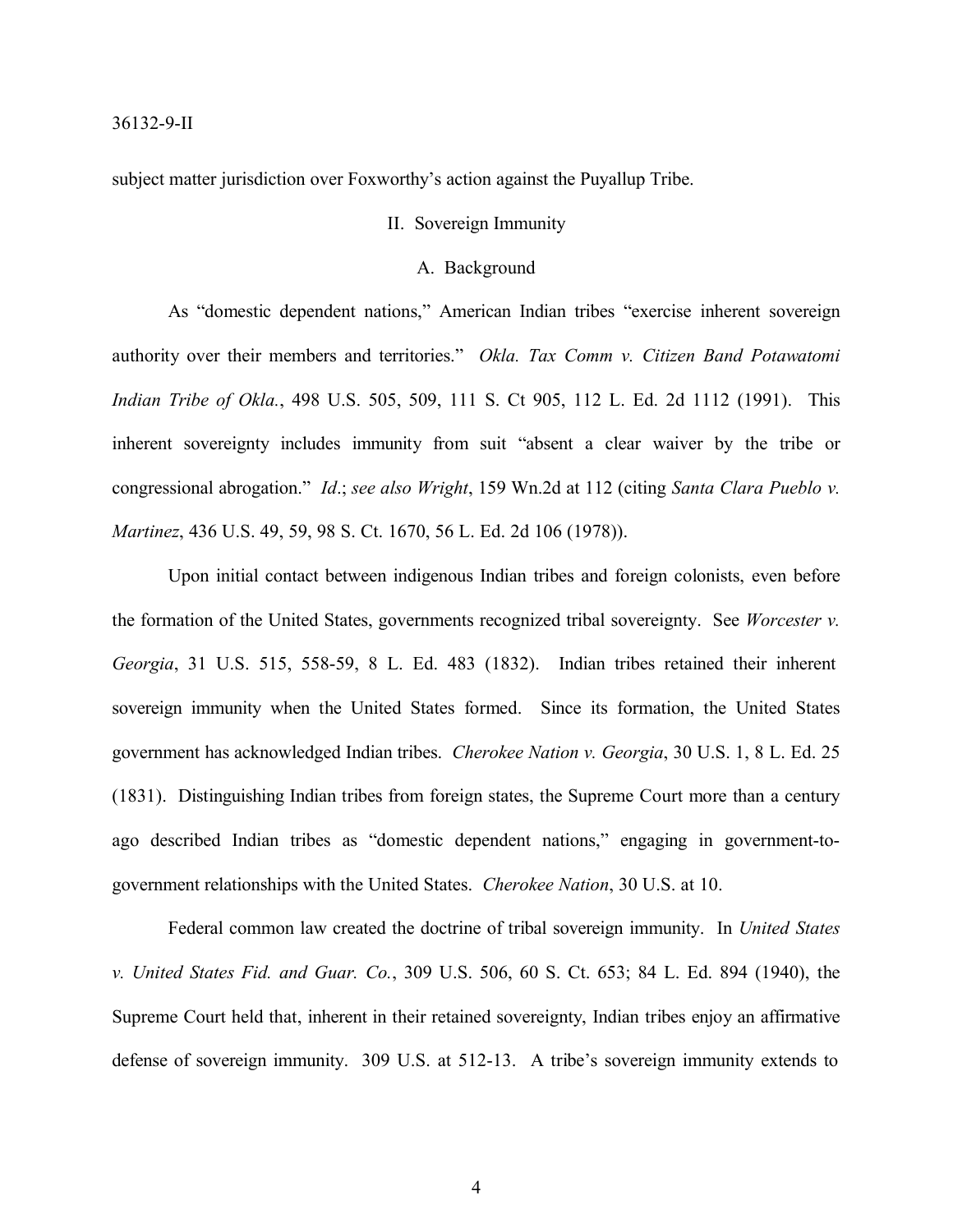tribal commercial and governmental activities both on and off the tribe's reservation, and it provides a defense to suits filed against them in state and federal courts. *Kiowa Tribe of Okla. v. Mfg. Techs.*, 523 U.S 751, 754-55, 760, 118 S. Ct. 1700, 140 L. Ed. 2d 981 (1998).

Courts have long recognized that "tribal immunity is a matter of federal law and is not subject to diminution by the States." *Kiowa Tribe*, 523 U.S. at 756.<sup>2</sup> Both state and federal and courts have deferred to Congress's plenary authority in this arena. *See e.g.*, *Duro v. Reina*, 495 U.S. 676, 698, 110 S. Ct. 2053; 109 L. Ed. 2d 693 (1990), *superseded by statute as stated in United States v. Lara* 541 U.S. 193, 196, 124 S. Ct. 1628, 158 L. Ed. 2d 420 (2004). Accordingly, Congress maintains the ultimate authority to decide whether, how, and where American Indian tribes may be sued, including the circumstances in which tribes may assert the affirmative defense of sovereign immunity. Modern Congresses have generally continued to promote sovereign immunity for Indian tribes and tribal officials. *See* Timothy W. Joranko, *Tribal Self-Determination Unfettered: Toward a Rule of Absolute Tribal Official Immunity from Damages in Federal Court*, 26 Ariz. St. L. J. 987, 1023 (1994).

## B. No Express Waiver or Abrogation

Waiver of tribal sovereign immunity can arise in only two ways: from a tribe's express waiver or through a Congressional statute expressly abrogating tribal immunity. *See Santa Clara Pueblo*, 436 U.S. at 58.

<sup>2</sup> *See also State of Montana v. Gilham*, 133 F.3d 1133, 1136 (9th Cir. 1998), citing *Three Affiliated Tribes of Fort Berthold Reservation v. Wold Eng'g*, 476 U.S. 877, 891, 106 S. Ct. 2305, 90 L. Ed. 2d 881 (1986).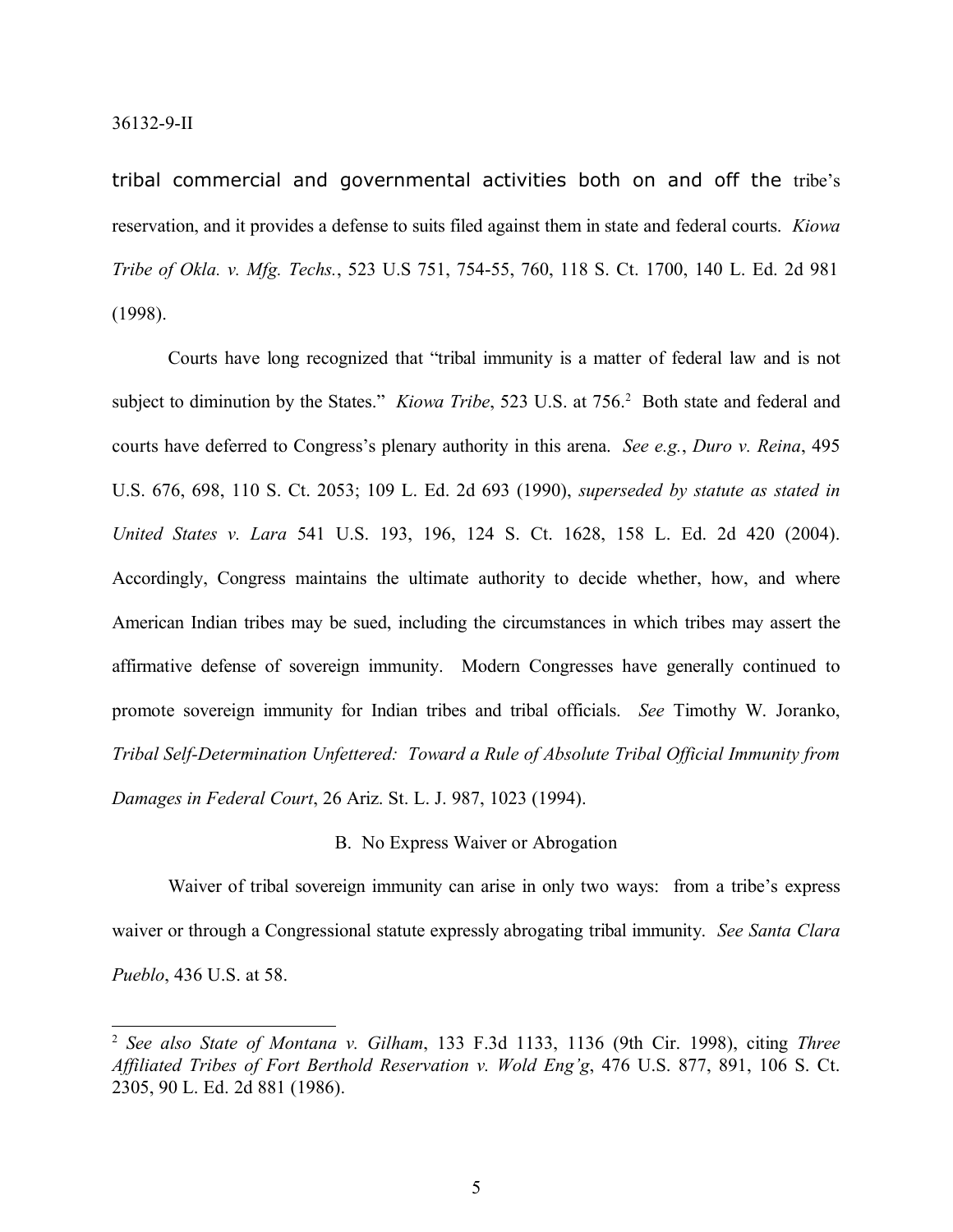#### 1. No express tribal waiver

Because Congress has been reluctant to revoke tribal sovereignty, as a practical matter the tribes themselves generally determine whether they will waive their sovereign immunity. *See*  Indian Civil Rights Act, 25 U.S.C. §§ 1321-1322 (requiring tribal consent before a state can assume criminal or civil jurisdiction over actions involving an Indian tribe or its members). The Puyallup Tribe, for example, has expressly waived its tribal sovereign immunity for private tort actions brought in tribal court seeking damages for injuries caused by the Tribe's acts or omissions.<sup>3</sup> According to Foxworthy's representations at oral argument, she has not availed herself of this tribal forum.

Instead, Foxworthy seeks damages in state court, where she concedes that the Tribe has not expressly waived its sovereign immunity. Therefore, if Foxworthy is to sustain her cause of action in state court, she must establish waiver of tribal sovereign immunity by Congressional abrogation. In this, she has failed.

# 2. No express Congressional abrogation

Congress has rarely, if ever, enacted a statute abrogating tribal sovereign immunity.<sup>4</sup> And Foxworthy concedes that Congress has not *explicitly* abrogated tribal immunity in the context of

<sup>&</sup>lt;sup>3</sup> The Puyallup Tribal Tort Claims Ordinance provides that a "written notice of claim for monetary damages . . . shall have been given no later than 180 days after the act or omission occurred giving rise to the injury." Puyallup Tribal Tort Claims Ordinance, Tribal Code § 255.6(d)(3). Clerk's Papers (CP) at 266.

<sup>4</sup> In *Santa Clara Pueblo*, for example, the Supreme Court reaffirmed the affirmative defense of tribal sovereign immunity under federal law and held that Congress did not waive the tribes' sovereign immunity from suit when it enacted the ICRA. 436 U.S. at 59.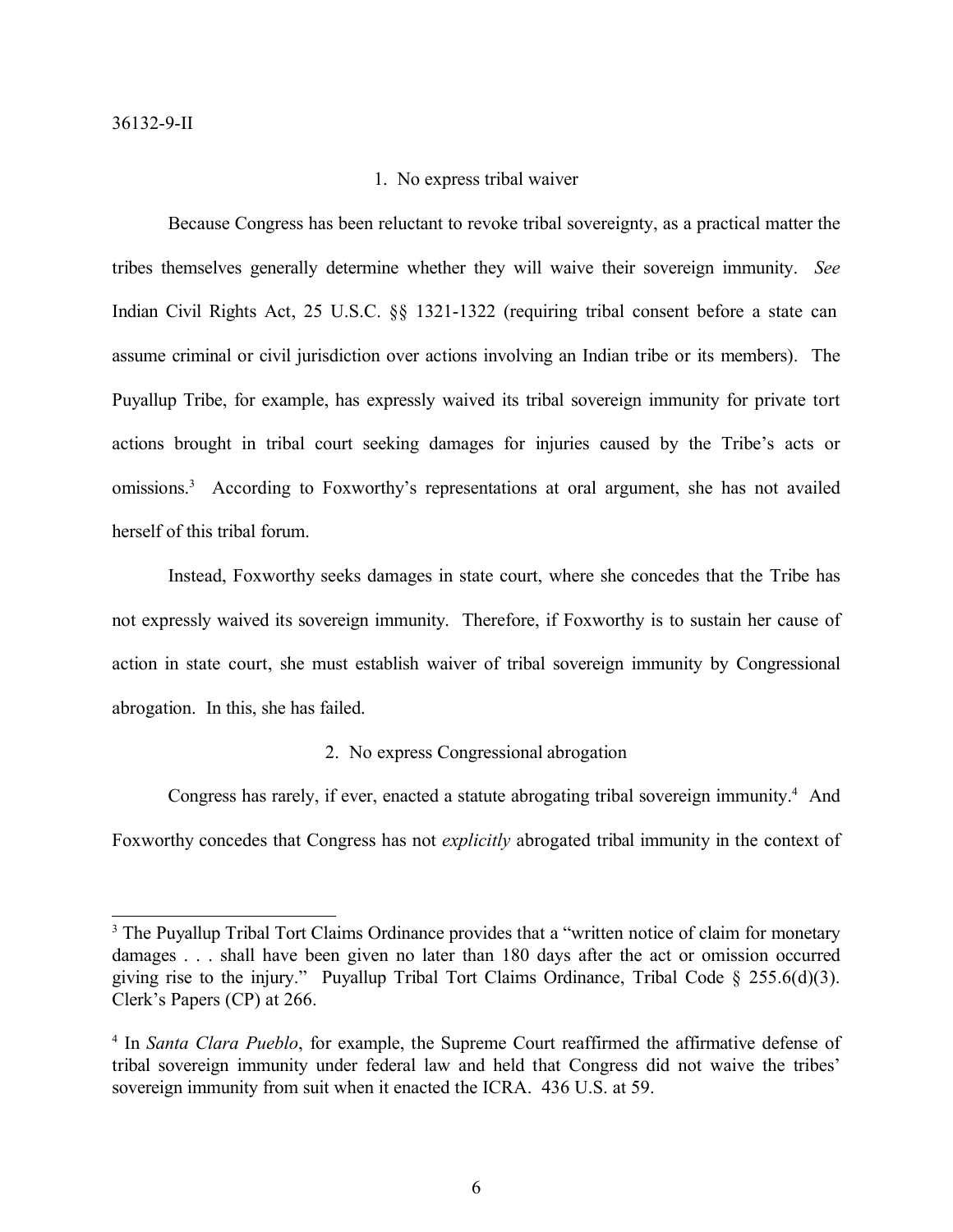such private dram-shop-tort actions. Thus, if Foxworthy is to sustain her cause of action, she must establish that Congress has *impliedly* abrogated tribal sovereign immunity.

## 3. No implied Congressional abrogation

The relationship between Congress and Indian tribes is central to our determination of whether there has been an implied Congressional abrogation of tribal sovereign immunity for private dram-shop actions in state courts. Citing *Rice v. Rehner*, Foxworthy contends that when Congress enacted 18 U.S.C. § 1161, it implicitly waived tribal sovereign immunity from private tort actions based on state dram shop laws. 463 U.S. 713, 103 S. Ct. 3291, 77 L. Ed. 2d 961 (1983). The law does not support Foxworthy's position.

### a. *Rehner* distinguished

In *Rehner*, a federally-licensed Indian trader argued that California's licensing requirement unlawfully infringed on tribal sovereignty. The United States Supreme Court held that the State of California could require him to obtain a state liquor license for a store he operated on an Indian reservation because his store sold alcohol that could be consumed off the reservation. 463 U.S. at 715. The *Rehner* Court initially found no tradition of tribal sovereignty in the context of alcohol licensing and distributing because historically<sup>5</sup> the federal government had always exercised authority over Indian alcohol consumption. *Rehner*, 463 U.S. at 721.

The Court next noted that 18 U.S.C. § 1161 contains no express Congressional waiver of tribal sovereign immunity; nonetheless, legislative history shows that Congress intended state law

<sup>&</sup>lt;sup>5</sup> Historically, the colonists exercised control over Indian alcohol consumption. After formation of the United States, the federal government exercised control, at least until 1953, when Congress enacted 18 U.S.C. § 1161, authorizing the states to regulate liquor transaction on tribal land.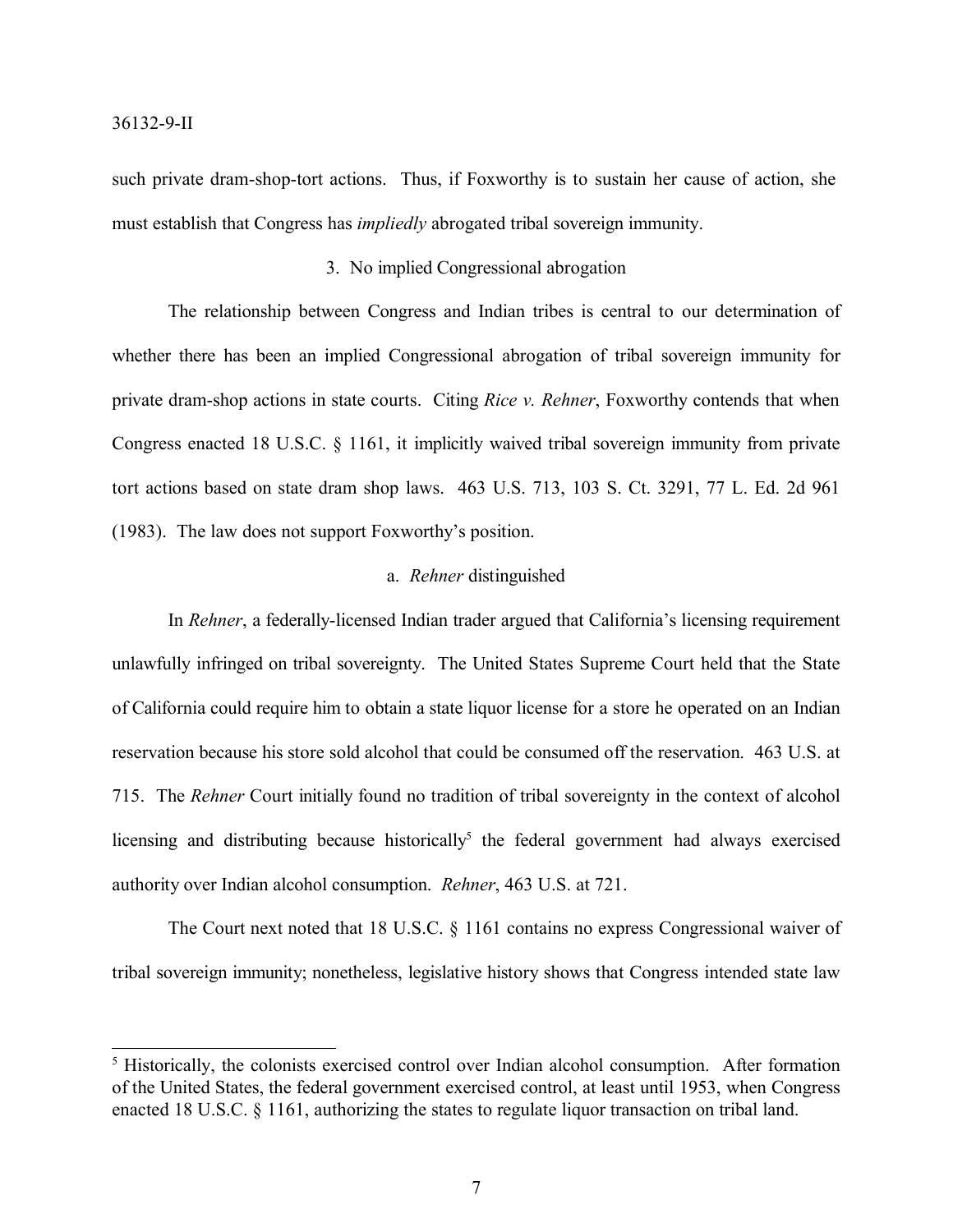to govern tribal liquor transactions. *Rehner*, 463 U.S. at 726. Finally, the Court held that "because of the lack of tradition of self-government *in the area of liquor regulation*, it is not necessary that Congress indicate expressly provided [sic] that the State has jurisdiction to regulate the *licensing and distribution* of alcohol" in order to defeat tribal sovereign immunity *in the area of alcohol regulation*. *Rehner*, 463 U.S. at 731 (emphasis added).

Both parties appear to agree that RCW 66.44.200, Washington's Dram Shop Act, constitutes permissible state regulation of alcohol as contemplated under 18 U.S.C. § 1161. Thus, the issue is whether § 1161 allows a private state-court lawsuit against the Tribe based on a Dram Shop Act violation. We hold that it does not.

Extrapolating from *Rehner*, Foxworthy argues that if Congress need not expressly waive tribal sovereign immunity from state regulation of alcohol licensing and distribution, then we can infer that Congress intended to waive tribal sovereign immunity from private tort actions based on state dram shop act violations. But unlike the circumstances in *Rehner*, Foxworthy provides no parallel legislative history supporting such an inference. Central to *Rehner's* holding was the longstanding lack of tribal control over alcohol, which had always been subject to regulation by some non-tribal governmental entity -- initially the federal government and later the states. There is, however, no analogous legislative history supporting the type of private cause of action that Foxworthy advocates.

Moreover, Foxworthy disregards *Rehner's* narrow holding, which by its own language limits waiver of tribal sovereignty to the states' regulation of alcohol licensing and distribution. *Rehner* does not expand such waiver to private lawsuits. We conclude, therefore, that the narrow

8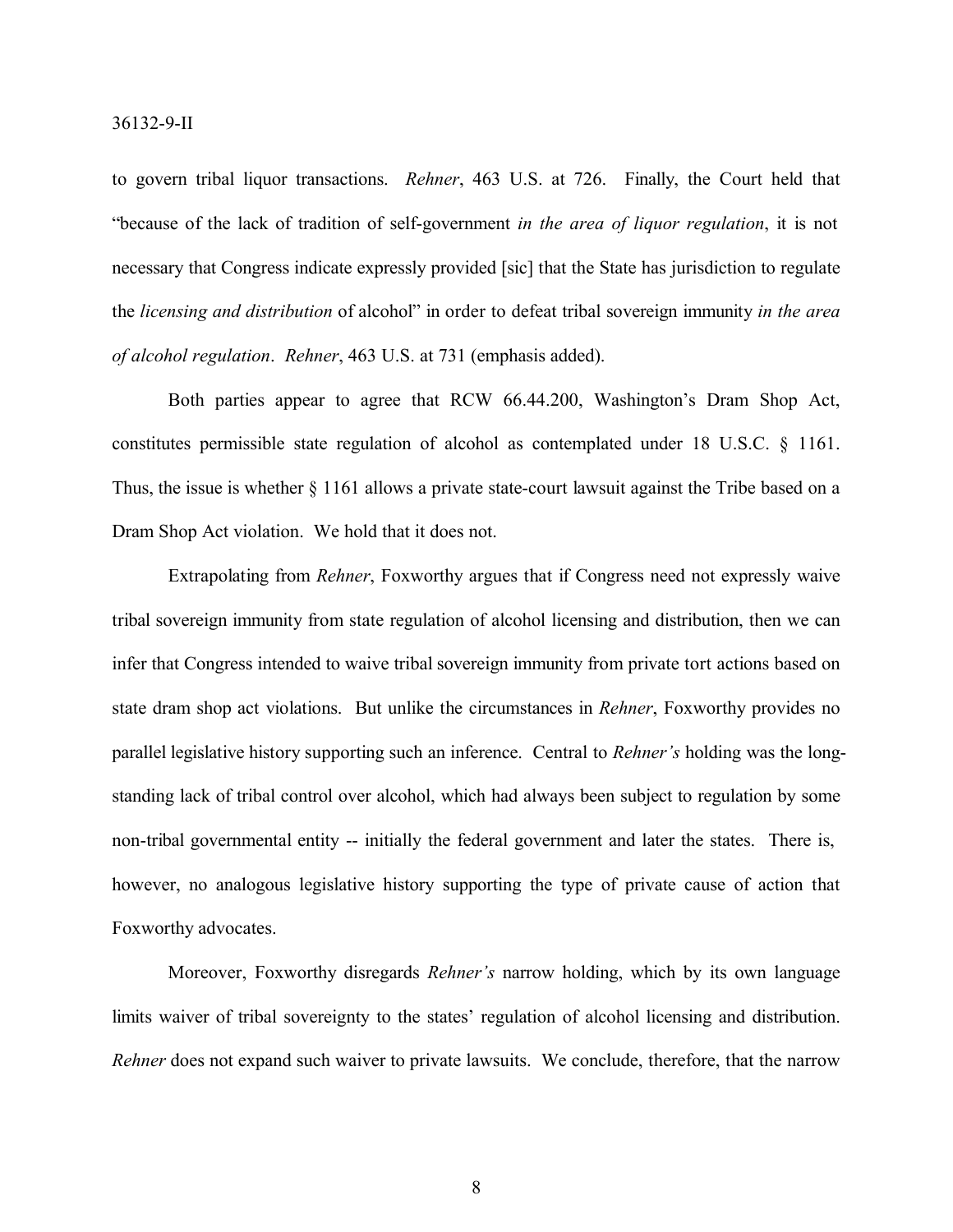waiver of tribal sovereign immunity in *Rehner* does not apply here to establish waiver of tribal sovereign immunity from private tort lawsuits in state court based on Dram Shop Act violations.<sup>6</sup>

C. Tribal Sovereign Immunity Bars States' Lawsuit to Collect Sales Taxes

Foxworthy also disregards the long history of tribal sovereign immunity from lawsuits

seeking monetary damages. In *Potawatomi*, for example, the United States Supreme Court

<sup>6</sup> We note that Arizona and Texas intermediate appellate courts have also held Congress did not abrogate tribal immunity from private, state-court, dram-shop litigation when it required tribal compliance with state liquor-sale laws.

In *Filer v. Tohono O'Odham Nation Gaming Enter.*, 129 P.3d 78 (Ariz. Ct. App. 2006), Filer sued a tribal casino that had served excessive amounts of alcohol to a motorist who then caused an accident that injured Filer and killed his wife. *Filer*, 129 P.3d at 80. In affirming the trial court's dismissal of the Filers' negligence action against the tribe that owned and ran the casino, the Arizona appellate court (1) specifically noted that 18 U.S.C. § 1161 does not even reference tribal sovereign immunity, much less provide waiver of such immunity for dram-shoprelated litigation, 129 P.3d at 83; and (2) rejected Filer's reliance on *Rehner*, reasoning that the circumstances were distinguishable because *Rehner* demanded tribal compliance with state law but it did not address a private right of action to enforce a state law against a tribe. *Filer*, 129 P.3d at 82; *see also Potowatomi*, 498 U.S. at 514 (distinguishing state tax regulation and recovering unpaid taxes through a lawsuit).

Similarly, in *Holguin v. Yselta Del Sur Pueblo*, 954 S.W.2d 843 (Tex. App. 1997), victim *Holguin's family* brought a private dram shop action against a tribe that had served alcohol to an intoxicated driver who left the tribal casino and later collided with and killed Hoguin. The trial court granted the Tribe's summary judgment motion based on the tribe's sovereign immunity. *Holguin*, 954 S.W.2d at 845. The Texas appellate court (1) acknowledged that, under *Rehner*, the tribe was subject to state alcohol licensing and permitting requirements and to provisions of the Texas dram shop act, which allow the State to revoke liquor licenses for dram shop violations, *Holguin*, 954 S.W.2d at 849-51; (2) noted the difference between state regulation of alcohol and a state's ability to collect monetary damages and that waiver of sovereign immunity for the former did not indicate a waiver of sovereign immunity for the latter. *Holguin*, 954 S.W.2d at 854; and (3) held that that 18 U.S.C. § 1861 neither created a private action under the Texas dram shop act nor waived tribal sovereign immunity for a private lawsuit based on the Texas dram shop act. *Holguin*, 954 S.W.2d at 854; (*citing Squaxin Island Tribe*, 781 F.2d 715 (9th Cir. 1986); *State of Okla. ex. rel. Okla. Tax Comm v. Graham*, 822 F.2d 951 (10th Cir. 1987); *Chemehuevi Indian Tribe v. Cal. State Bd of Equalization*, 757 F.2d 1047 (9th Cir.), *rev'd on other grounds*, 474 U.S. 9, 88 L. Ed. 2d 9, 106 S. Ct. 289 (1985).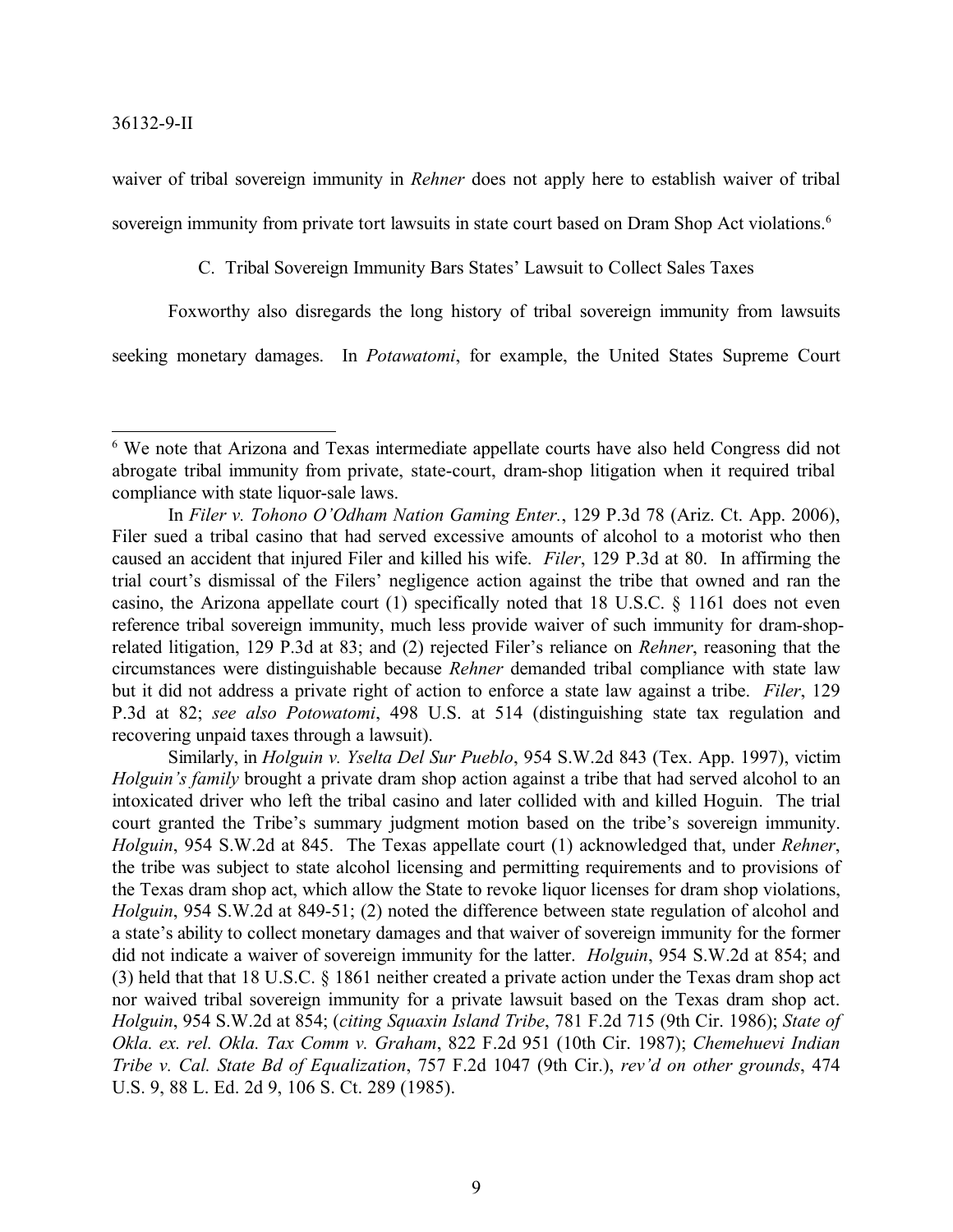#### 36132-9-II

reiterated that, although states are free to collect taxes on tribal sales of cigarette to nonmembers on Indian reservations, tribes do not waive their sovereign immunity to a lawsuit by those states to collect outstanding taxes. 498 U.S. at 514.

We recently rejected similar arguments that the Puyallup Tribe had waived sovereign immunity "by ceding control to the State to regulate on-reservation tribal [cigarette-sale] retailers." *Matheson v. Gregoire*, 139 Wn. App. 624, 630, 161 P.3d 486 (2007). Relying on our Washington Supreme Court's decision in *Wright*, which in turn cited the United States Supreme Court opinion in *Kiowa Tribe*, we held that the Puyallup Tribe's voluntary cooperation with the State of Washington in collecting taxes on cigarette sales on the reservation does not waive the Tribe's sovereign immunity to lawsuit by the State to collect those taxes. *Matheson*, 139 Wn. App. at 633.

The Ninth Circuit Court of Appeals issued an analogous holding with respect to taxes on liquor sales on Indian reservations. Clearly 18 U.S.C. § 1161 allows the states to require tribes to charge a state tax on liquor sales. Nevertheless, in *Squaxin Island Tribe v. Washington*, 781 F.2d 715, 723 (9th Cir. 1986), the Ninth Circuit held that tribal sovereign immunity prevents the State of Washington from suing a tribe to recover past liquor sales taxes.

Accordingly, we hold that to the extent that the Puyallup Tribe has waived its sovereign immunity by cooperating with the State of Washington to collect sales taxes on liquor sales on the reservation, the Tribe has not thereby extended such waiver to private state-court tort actions arising from such liquor sales.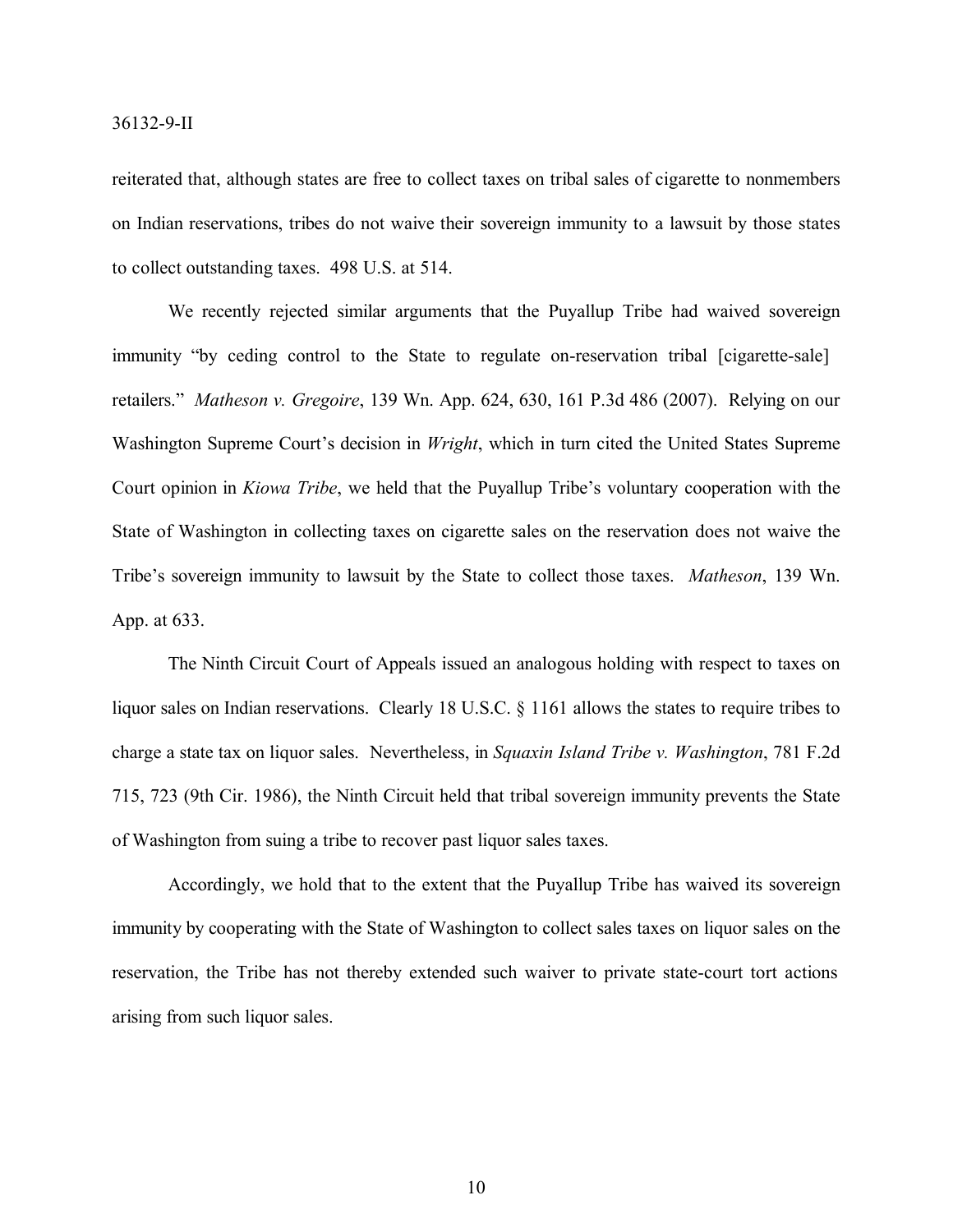#### C. Ninth Circuit's *Fort Belknap* Inapplicable

Foxworthy next argues that state dram shop acts<sup>7</sup> are part of the states' broader regulation of alcohol and, therefore, the divestment of sovereign tribal immunity in the *criminal* context for dram shop act violations impliedly extends to private negligence actions for dram shop act violations. Again, we disagree.

Foxworthy cites *Fort Belknap Indian Cmty. of the Fort Belknap Indian Reservation v. Mazurek*, 43 F.3d 428, 432 (9th Cir. 1994), a case that also interpreted 18 U.S.C. § 1161. Like the Supreme Court in *Rehner*, the Ninth Circuit focused on the lack of a history of tribal sovereign immunity from state alcohol regulation and held that 18 U.S.C. § 1161 implicitly granted state courts jurisdiction to prosecute Indians criminally for violating state liquor laws on tribal lands. *Fort Belknap Indian Cmty.*, 43 F.3d at 433-34. In so holding, however, the Ninth Circuit in *Fort Belknap* did not interpret 18 U.S.C. § 1161 as creating a private cause of action against the Tribe for damages arising from dram shop act violations.

Like Foxworthy's attempt to analogize her case to *Rehner*, in citing *Fort Belknap*, she ignores an important difference between the "right to demand compliance with state laws and the means available to enforce them." *Kiowa Tribes*, 523 U.S. at 755. *Fort Belknap* upheld the state's right to enforce its dram shop act by criminally prosecuting those who violate the state's dram shop act. But in so doing, the Ninth Circuit did not similarly include private tort actions as a means for such enforcement. Thus, Foxworthy's case is easily distinguishable from *Fort Belknap*

<sup>7</sup> Washington's Dram Shop Act provides: "No person shall sell any liquor to any person apparently under the influence of liquor." RCW 66.44.200(1).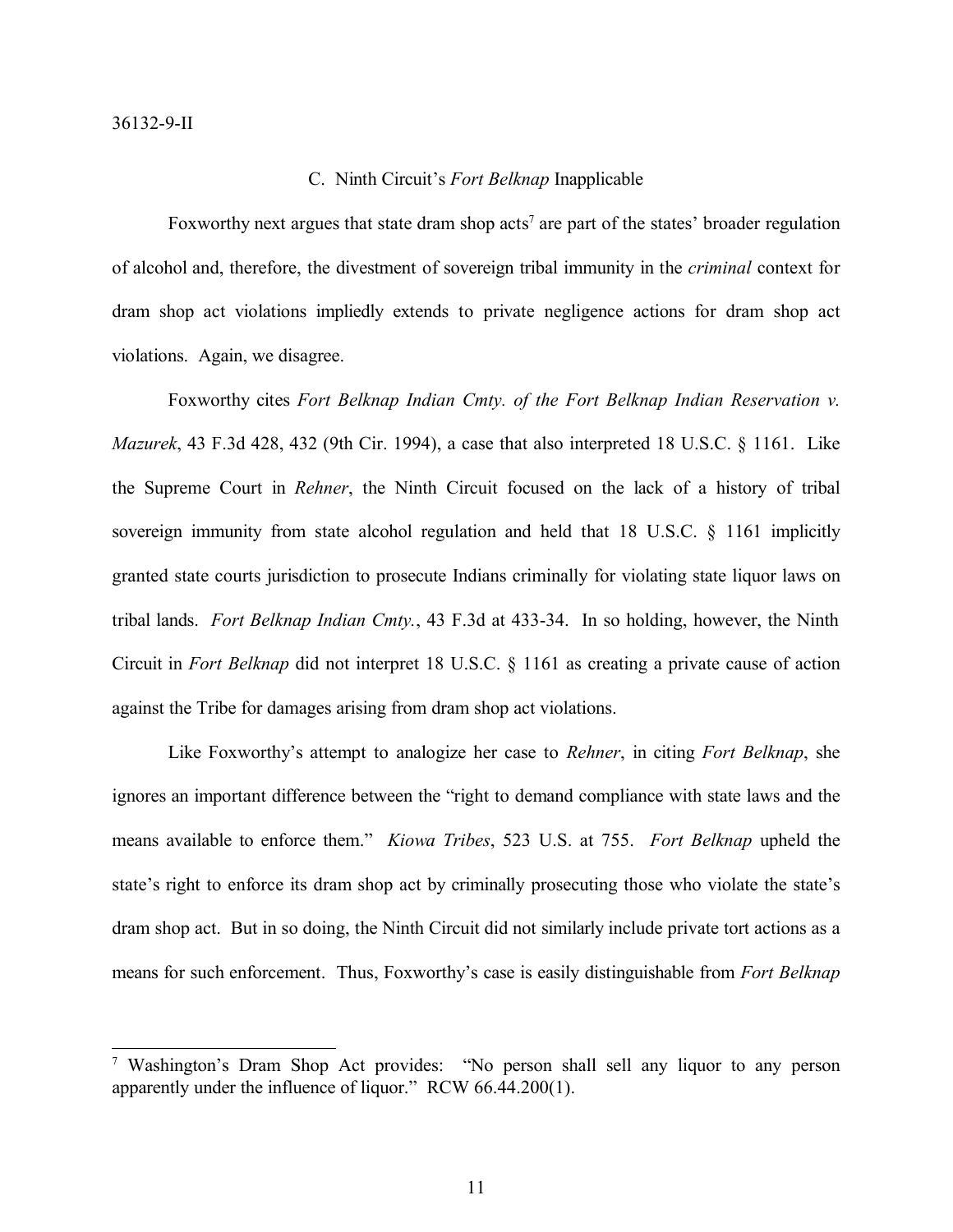because Foxworthy's claim is a private, civil, tort action to recover damages in state court,<sup>8</sup> not a criminal prosecution.

As we have noted above, Indian tribes have a long history of sovereign immunity from private tort actions, which Congress has not abrogated. *Fort Belknap* does not persuade us otherwise.

# D. Policy Arguments

Foxworthy lifts a passing comment from *Filer*<sup>9</sup> and incorporates dicta from *Kiowa Tribe*<sup>10</sup> to argue that finding tribal sovereign immunity here is inconsistent with public policy. More specifically, she contends that tribal sovereign immunity unfairly conditions her ability to recover damages on the fortuitous circumstance that the intoxicated driver who injured her was served alcohol in an Indian tribal casino instead of in a non-Indian establishment off the reservation. This argument also fails.

Foxworthy notes that some courts have expressed reluctance to recognize tribal sovereign immunity. <sup>11</sup> Nonetheless, in *Kiowa Tribe*, the highest court in our nation has acknowledged the

<sup>8</sup> *See also* a somewhat mirror-image case, *Gilham*, 133 F.3d at 1136, in which the Ninth Circuit held that Gilham could not sue the State of Montana in tribal court because the state's waiver of sovereign immunity applied only to the state court forum, not to tribal court.

<sup>9</sup> Acknowledging that its decision "may be unsatisfactory to some and is arguably divorced from the realities of the modern world," the *Filer* court nevertheless held that it is the U.S. Congress that is in the position to limit tribal sovereign immunity, not state courts. 129 P.3d at 84-85.

<sup>&</sup>lt;sup>10</sup> In *Kiowa Tribe*, an Indian tribe engaged in a contract and signed a promissory note outside tribal lands. The tribe defaulted on the note, and its contractual partner sued the tribe in state court. 523 U.S. at 753-54. Before deciding whether sovereign immunity applied, the United States Court noted in dicta that early federal cases made an "assumption of immunity for the sake of argument, not a reasoned statement of doctrine." *Kiowa Tribe*, 523 U.S. at 757.

<sup>&</sup>lt;sup>11</sup> See also "Tribal Sovereign Immunity," Washington State Bar News, August 2007, page 21.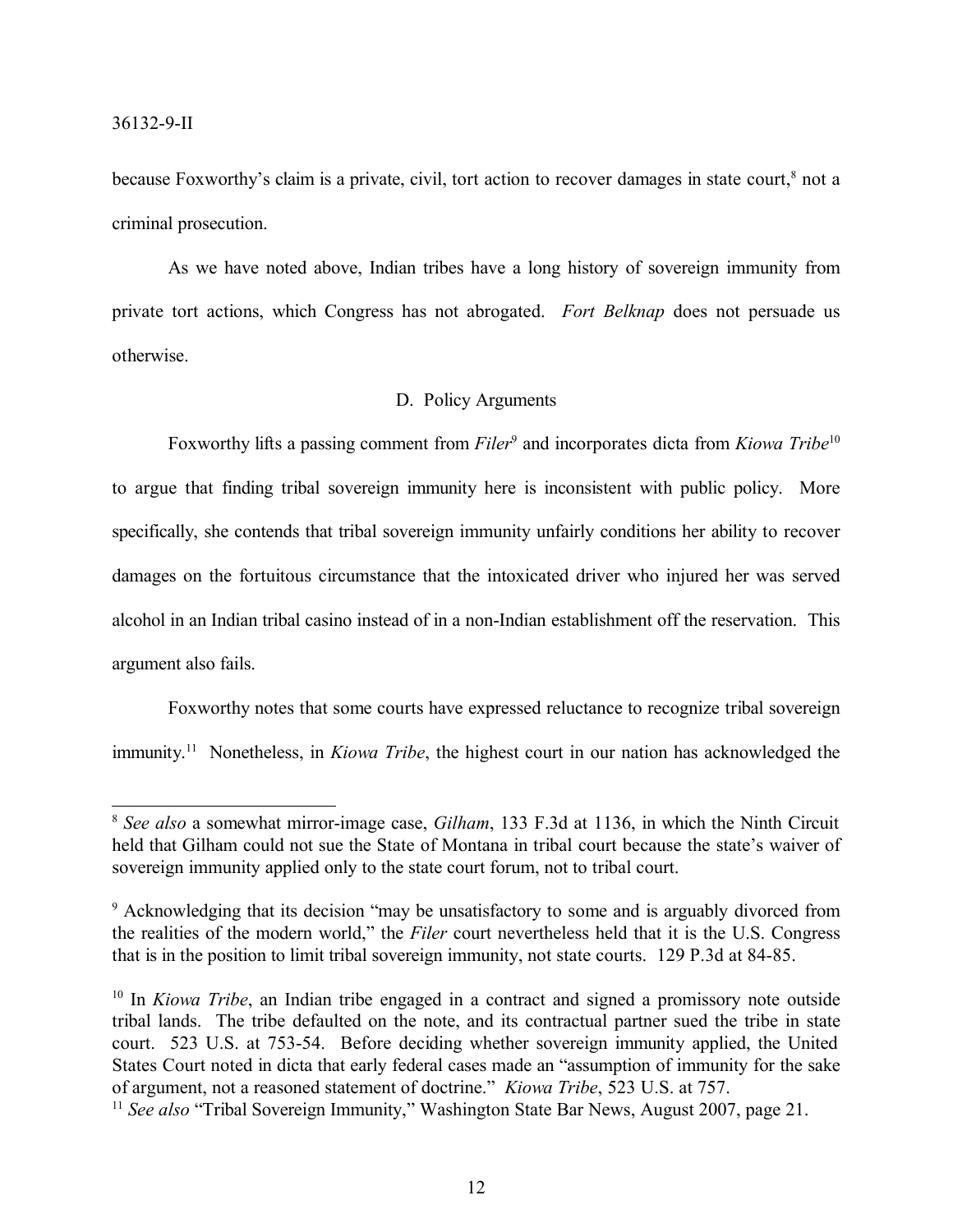continued existence of Indian tribes' sovereign immunity in the context of contract breach and remedy, and it has left it to Congress to revisit the legal doctrine of tribal immunity if and when Congress deems it appropriate. The Supreme Court in *Kiowa Tribe* clearly held that private individuals, such as Foxworthy, cannot sue Indian tribes in state court absent an express waiver of immunity. Thus, although *Kiowa Tribe* dicta appears to support Foxworthy's policy arguments, *Kiowa Tribe*'s holding does not.

As the United States Supreme Court noted nine years ago,

Congress is in a position to weight and accommodate the competing policy concerns and reliance interests. The capacity of the Legislative Branch to address the issue by comprehensive legislation counsels some caution by us in this area. . . . [Thus, even if policy] considerations might suggest a need to abrogate tribal immunity, . . . we defer to the role Congress may wish to exercise in this important judgment.

*Kiowa Tribe*, 523 U.S. at 758-59.

Regardless of whether the current state of dram shop case law tolerates inequities,  $12$  to date, Congress has not implemented a change or acted to abrogate tribal sovereign immunity in private dram-shop-related tort actions such as Foxworthy's. We hold, therefore, that tribal sovereign immunity remains intact and that the *Kiowa Tribe* holding supports, rather than undermines, the trial court's dismissal of Foxworthy's complaint.

<sup>&</sup>lt;sup>12</sup> Again, as the Supreme Court clearly stated in *Kiowa*, it is for Congress, not the states, to rectify not only (1) any general inequity arising from a plaintiff's inability to recover due to a would-be defendant tribe's sovereign immunity, but also (2) any specific inequity arising from a plaintiff's inability to recover damages from a tribe, even though such action would lie against a non-tribal party under similar circumstances. *Kiowa*, 523 U.S. 759-60.